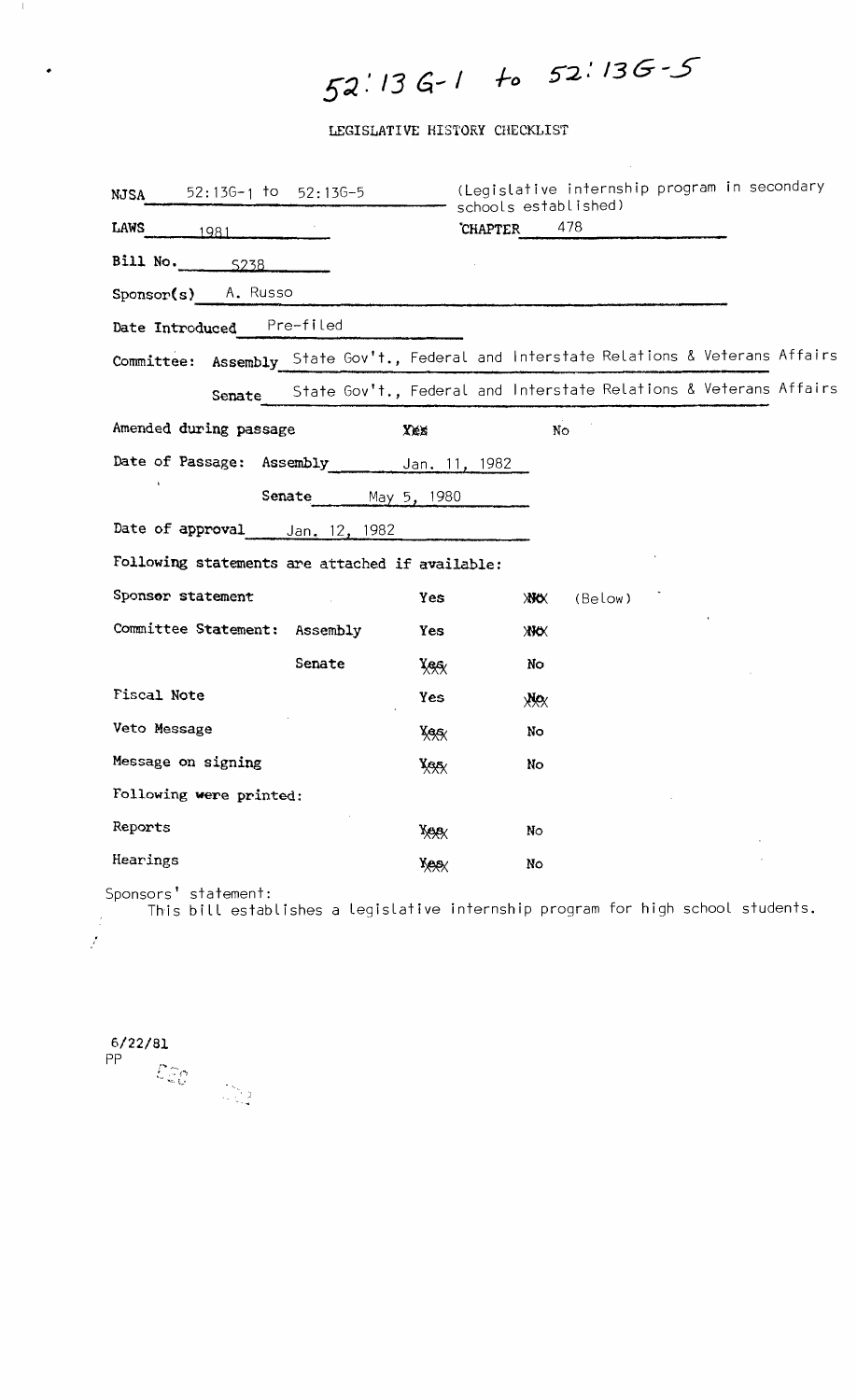## **SENATE, No. 238**

## **• STATE OF NEW JERSEY •**

#### PRE-FILED FOR INTRODUCTION IN THE 1980 SESSION

By Senators A. RUSSO, HAMILTON, VREELAND, GREGORIO, SHEIL and FRIEDLAND

AN ACT establishing a legislative internship program and supplementing subtitle 2 of Title 52 of the Revised Statutes.

1 BE IT ENACTED by the Senate and General Assembly of the State *2 of New Jersey:* 

1 1. The Legislature finds and declares that the youth of this State 2 should receive an opportunity to better understand and appreciate 3 the legislative process; that such an opportunity would encourage 4 youth to actively participate in the day-to-day affairs of State 5 government; that the establishment of a legislative internship 6 program would enable State legislators to gain an understanding 7 and appreciation of the views of the State's youth toward their 8 State on contemporary issues; and that such a program would 9 further the Legislature's historic role of promoting citizenship 10 training in our high schools.

1 2. The Legislature, in cooperation with the New Jersey Associa-2 tion of High School Councils shall select public and private 3 secondary school students to participate in a legislative internship 4 program. Each State legislator participating in the legislative 5 internship program shall be assigned a legislative intern.

1 3,. Students shall be selected from legislative districts, nominated 2 on a competitive basis by their student governments, but only one 3 student may be nominated from each school. Each student shall 4 submit an application indicating his interests and the scope of his 5 school and community activities. The New Jersey Association of 6 High School Councils shall appoint a committee in each legislative 7 district, consisting of a secondary school principal, a student gov-8 ernment advisor, a student and a State legislator. The committee 9 shall make the final selection of students for the program based 10 on the application, a recommendation by the student's school and a 11 personal interview; except that participation of the student shall 12 be subject to local board of education policy.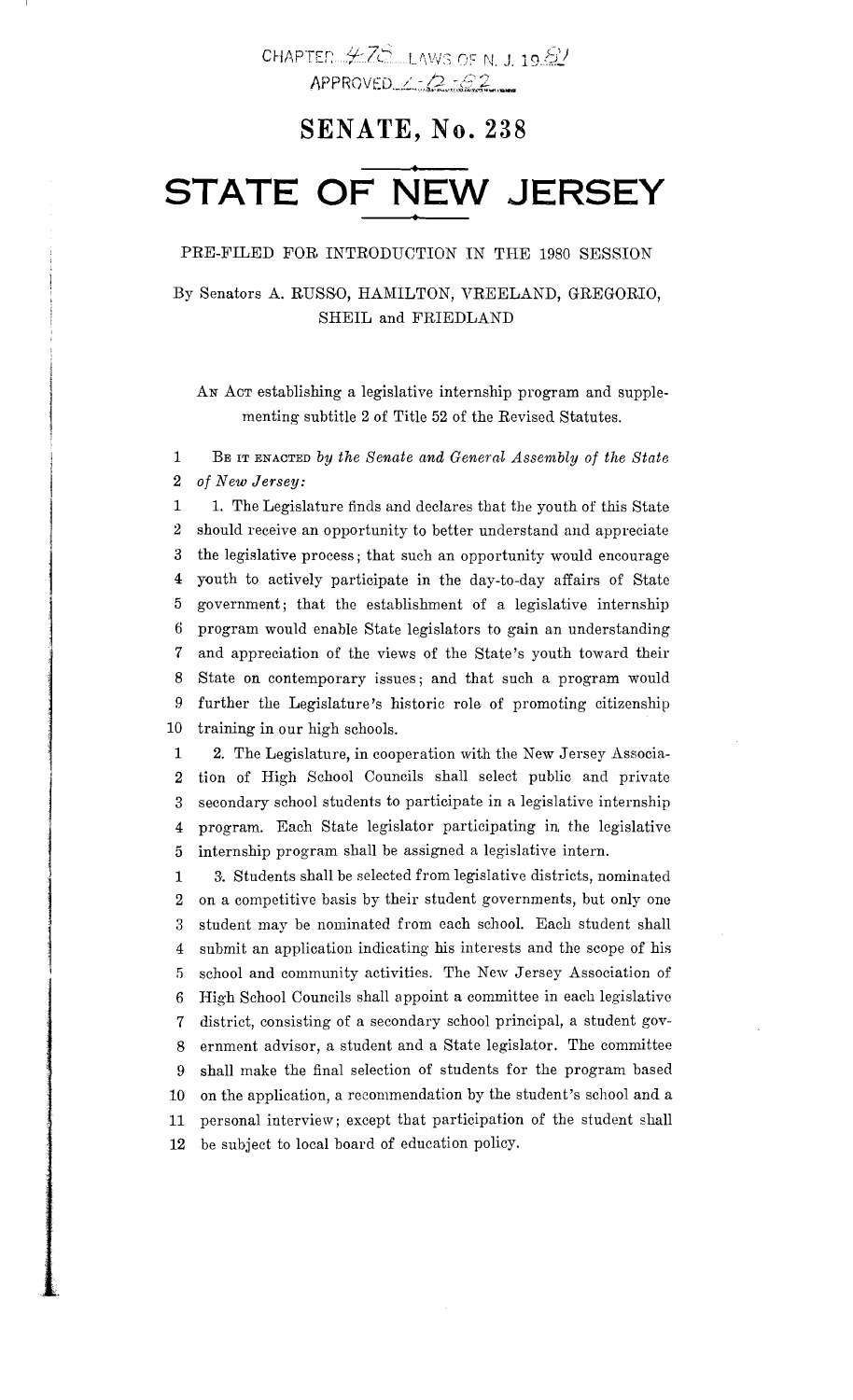1 4. Legislative student interns shall perform such legislative 2 services as may be directed by the legislator to whom they are 3 assigned. Such services shall be designed to offer the interns a 4 broad experience in legislative activities, and may, as the presiding 5 officers of either House of the Legislature permits, include atten-6 dance on the floor of legislative sessions.

1 5. The legislative internship program shall terminate during 2 the spring of each year with a model legislative session.. This 3 session shall include the introduction, debate and voting of legisla-4 tive bills in both Houses, and shall follow, as closely as possible, 5 the rules and procedure governing both Houses of the Legislature. 1 6. This act shall take effect immediately.

#### STA'fEMEN'f

This bill establishes a legislative internship program for high school students.

 $\bar{z}$ 

 $\sim$ 

 $\bar{\mathbf{v}}$ 

 $\sim$   $\sim$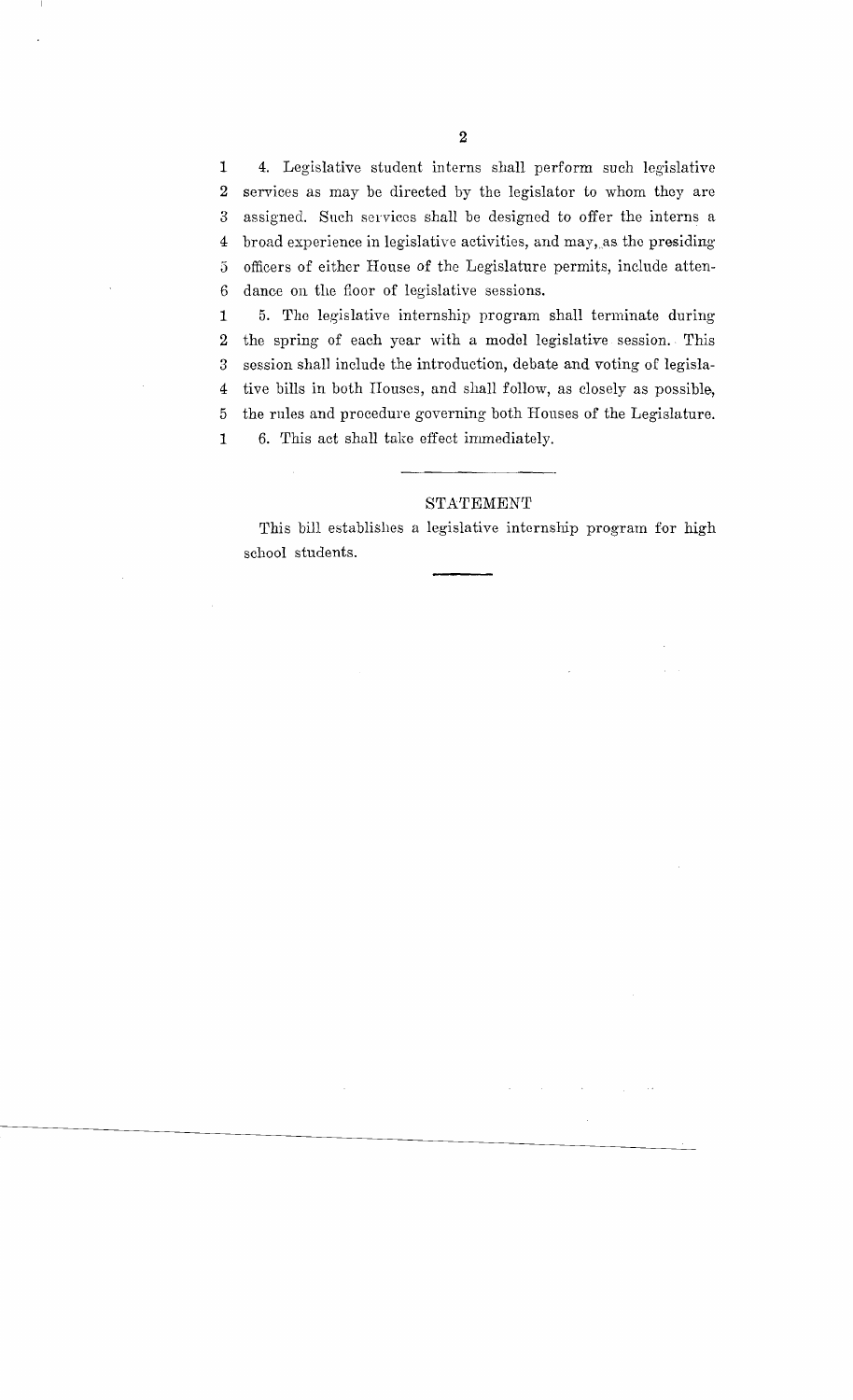

### ASSEMBLY STATE GOVERNMENT, FEDERAL AND INTERSTATE RELATIONS AND VETERANS AFFAIRS COMMITTEE

## STATEMENT TO SENATE, No. 238

## **STATE OF NEW JERSEY**

#### DATED: FEBRUARY 9, 1981

This bill would establish a legislative internship program for high school students. Each State legislator electing to participate in the internship program would be assigned a legislative intern. Selection would be on a competitive basis, with a maximum of one nomination from each public or private high school.

The Division of Budget and Program Review of the Office of Legislative Services notes that "the bill is silent with reference to any provisions which might earry cost implications for the State or local school districts. Specifically, it is not clear whether the interns would receive pay and/or reimbursement for necessary expenses (e.g., transportation), and if so, whether such amounts would require a State appropriation or would be charged to members' staff allowances. In addition there is a question of accident/injury liability coverage for interns on assignment to legislators. Whether such coverage adheres to the State or to the student's school district (or neither) might depend on whether the student was performing legislative functions on a release program during regular school hours or whether school credit was being granted for internship service."